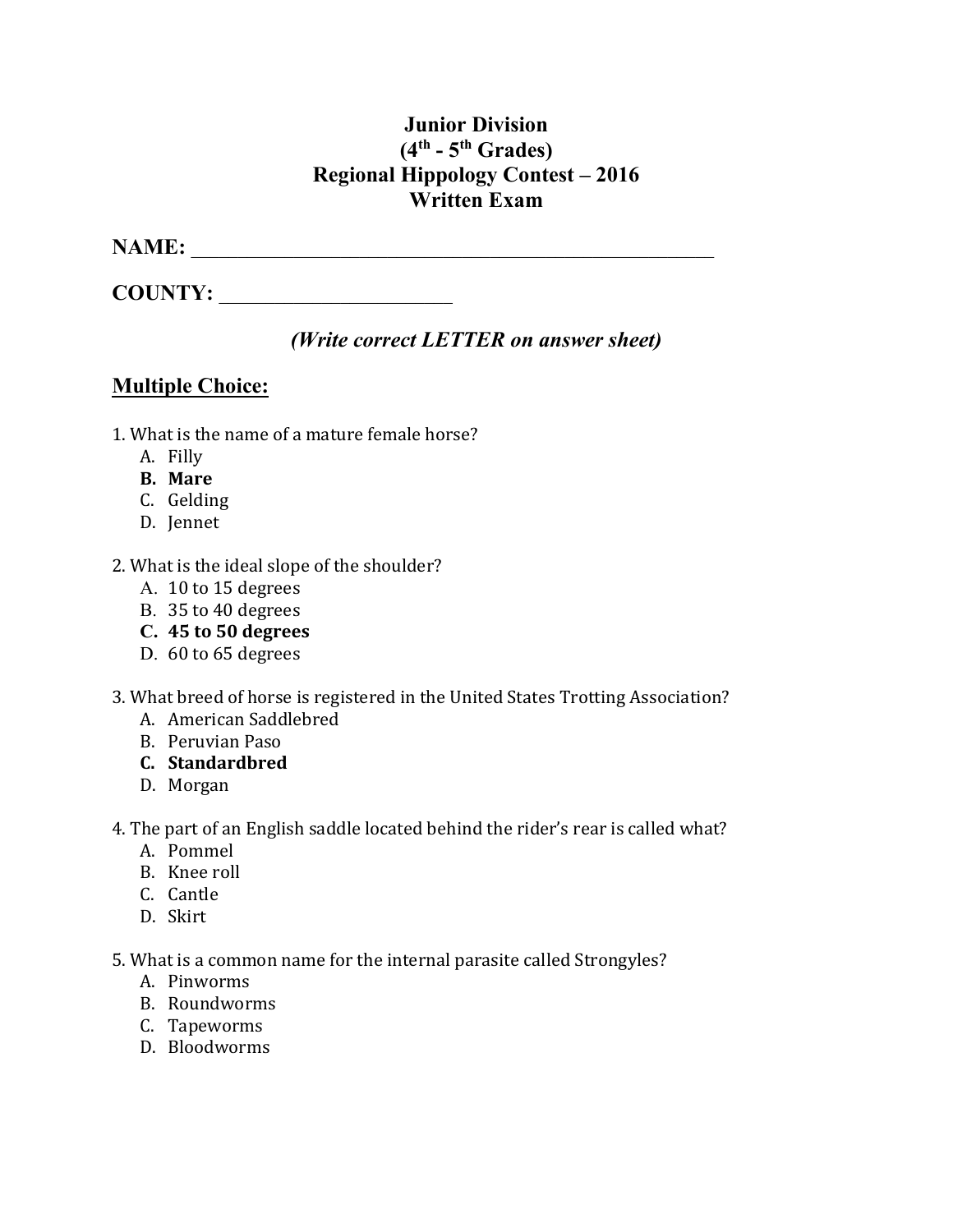6. What structure of the horse's hoof supports the primary weight of the horse?

- A. Frog
- B. Sole
- **C. Hoof wall**
- D. Coronary band

7. Which of the following is NOT a blood sucking-fly?

- **A. Bot fly**
- B. Deer fly
- C. Horse fly
- D. Stable fly

#### 8. What disease can cause lockjaw in horses?

- A. Rabies
- B. Equine Infectious Anemia
- **C. Tetanus**
- D. Strangles

#### 9. Which bone is found in the hoof?

- **A. Navicular**
- B. Cannon
- C. Scapula
- D. Patella

10. To help a horse stay warm in the winter, additional amounts of what type of feed should be provided?

- A. Mineral
- **B. Hay**
- C. Grain
- D. Concentrate

#### 11. Which of the following is NOT a fat soluble vitamin?

- A. Vitamin A
- B. Vitamin E
- **C. Vitamin C**
- D. Vitamin D

12. Name the body color ranging from tan through red, to reddish-brown; mane and tail black; usually black on the lower legs?

- A. White
- B. Sorrel
- C. Red Dun
- **D. Bay**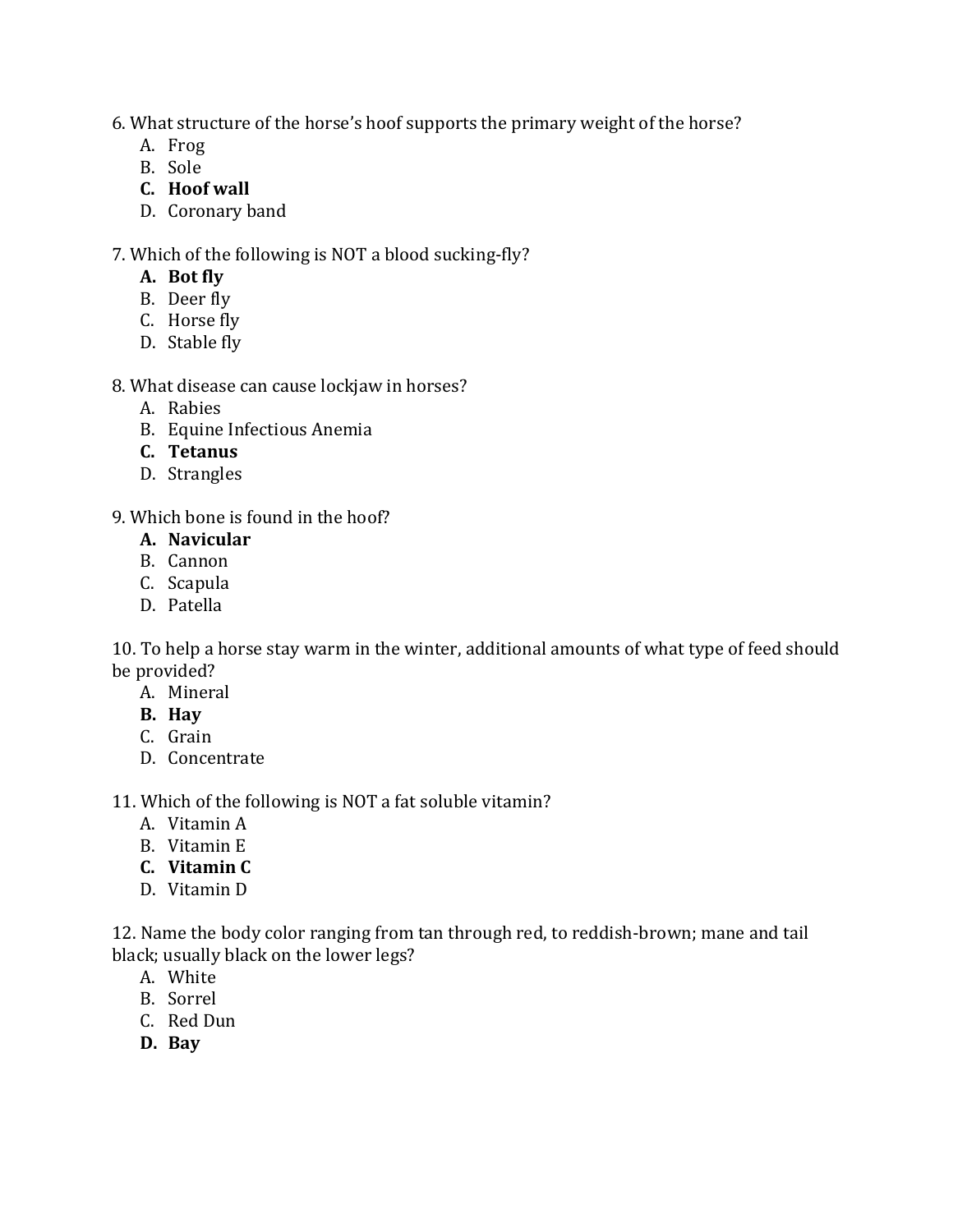13. Sharp, prominent and well-defined are terms used to describe the "ideal" what?

- A. Stifle
- B. Muzzle
- **C. Wither**
- D. Croup

14. A small patch of white hair between the eyes is known as a what?

- **A. Star**
- B. Snip
- C. Blaze
- D. Stripe

15. What part of the horse would you observe to determine if it is bench kneed?

- **A. Front legs**
- B. Rear legs
- C. Topline
- D. Head

16. What part of the Western headstall attaches the bit to the headstall?

- A. Reins
- **B. Cheek piece**
- C. Throatlatch
- D. Browband

17. What is the foot condition characterized by a black, strong smelling infection of the frog?

- A. Laminitis
- B. White line disease
- C. Navicular
- **D. Thrush**

18. Approximately how long is the small intestine of an average horse?

- **A. 70 feet**
- B. 40 feet
- C. 12 feet
- D. 100 feet

19. Which type of feedstuff is lowest in fiber and highest in calories?

- A. Hay
- B. Oats
- **C. Oil**
- D. Corn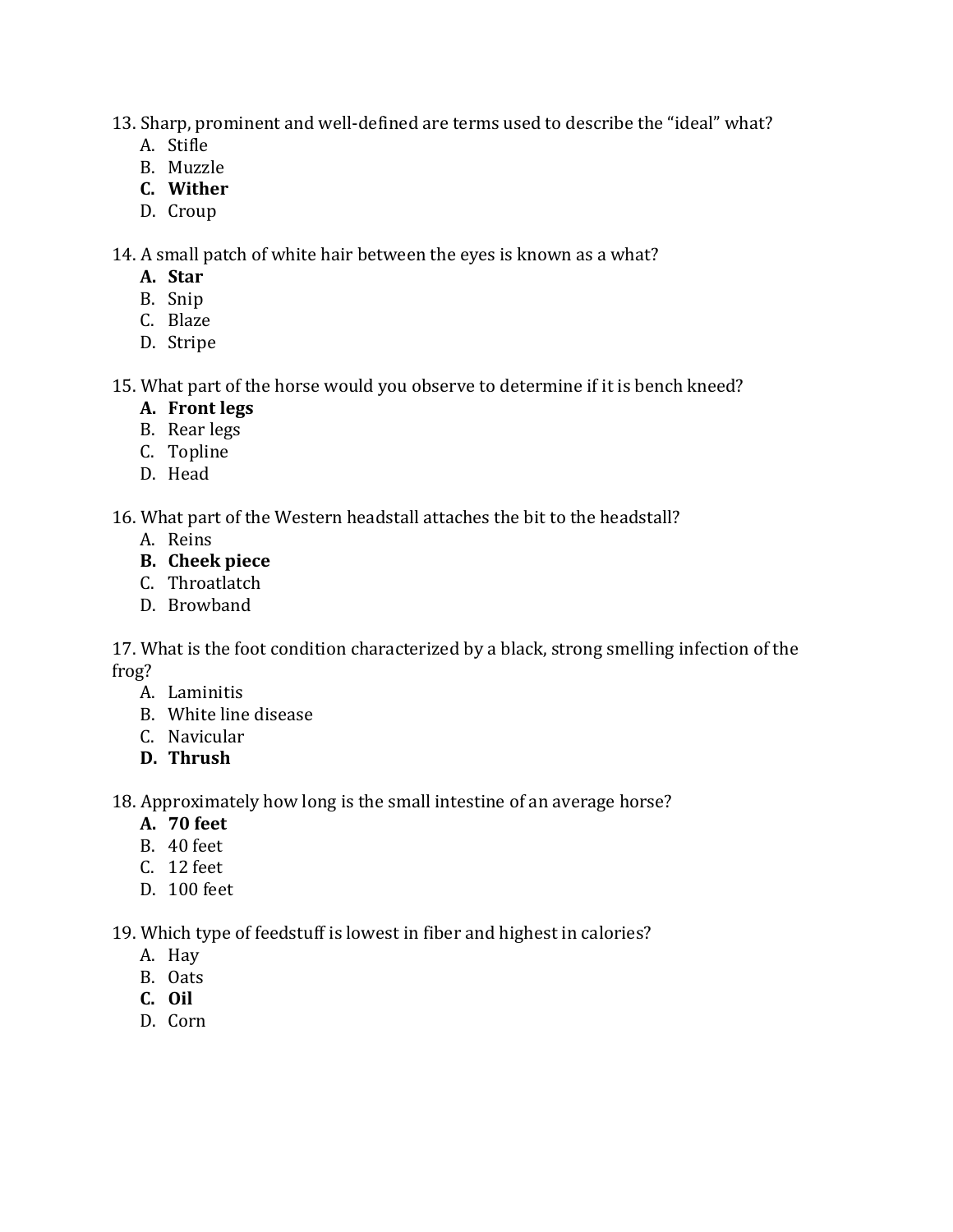20. A young male horse, under 3 years of age is called what?

- A. Foal
- B. Filly
- C. Gelding
- **D. Colt**

21. What is the most common infections respiratory disease in horses?

- A. Rabies
- B. Strangles
- **C. Influenza**
- D. Tetanus
- 22. Which kind of knot should be used when tying in a horse trailer?
	- A. Half-hitch knot
	- **B. Quick-release knot**
	- C. Square knot
	- D. Double diamond hitch knot
- 23. What is the term for horses whose toes point inward?
	- A. Splay footed
	- **B. Pigeon-toed**
	- C. Cow-hocked
	- D. Sickle-hocked

24. What is the primary site of protein absorption in the horse?

- A. Large intestine
- B. Stomach
- C. Cecum
- **D. Small intestine**

25. At what age do the center permanent incisor teeth erupt in a horse?

- **A. 2 ½ years**
- B.  $3\frac{1}{2}$  years
- C.  $4\frac{1}{2}$  years
- D. None of the above